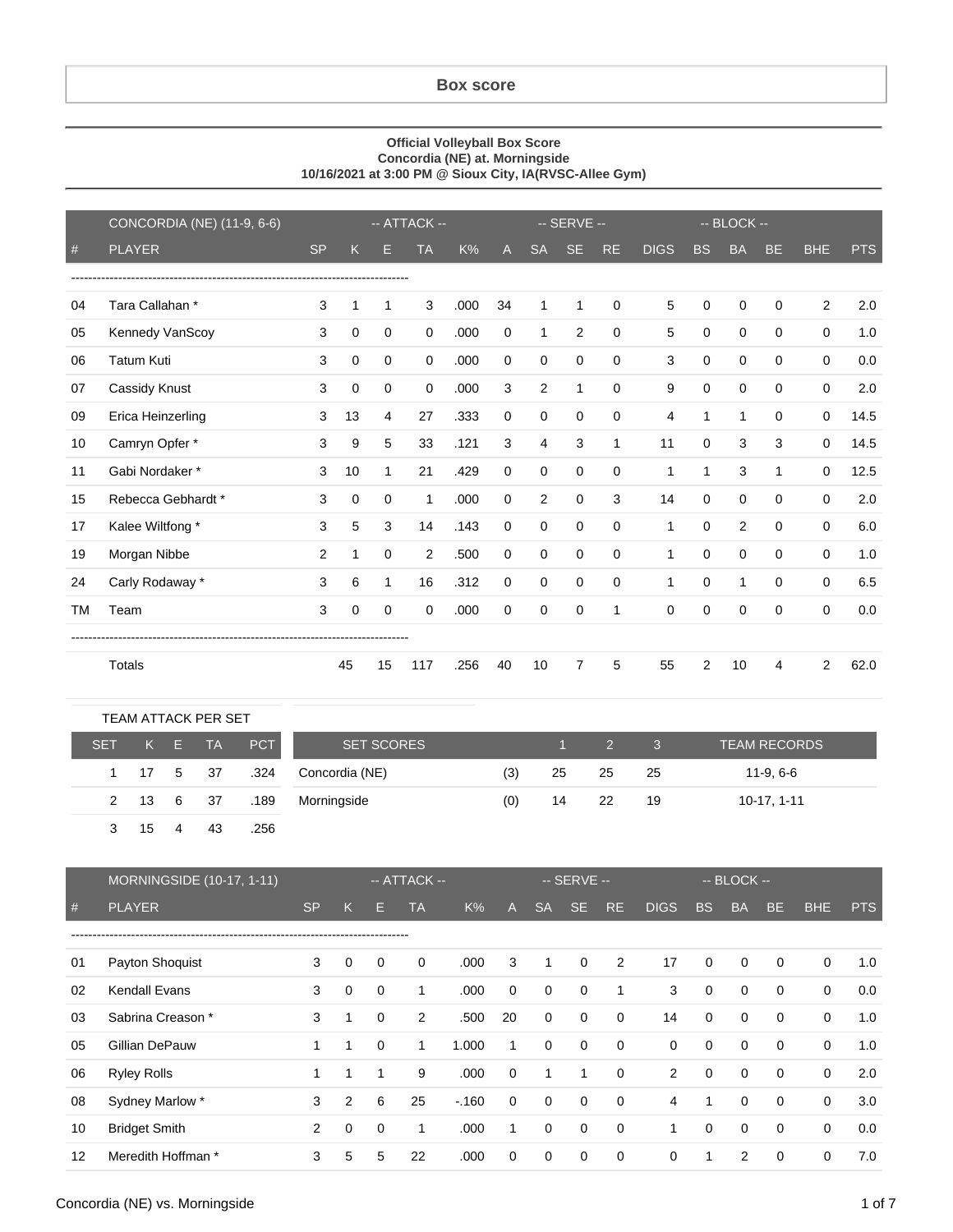| 13 | Carly vonRentzell |   | 0           | 0           | 0   | .000     | $\mathbf{0}$   | $\mathbf 0$ | 0              | $\mathbf{0}$   | 0              | $\mathbf{0}$   | 0            | $\overline{0}$ | 0            | 0.0  |
|----|-------------------|---|-------------|-------------|-----|----------|----------------|-------------|----------------|----------------|----------------|----------------|--------------|----------------|--------------|------|
| 21 | Claire Wilson *   | 3 | 5           | $\mathbf 0$ | 9   | .556     | $\mathbf{0}$   | 0           | 0              | 1              | $\overline{2}$ | $\overline{0}$ | 3            | 1              | 0            | 6.5  |
| 22 | Lindi Pojar       | 2 | $\mathbf 0$ | $\mathbf 0$ | 0   | .000     | $\overline{0}$ | 2           | -1             | $\overline{0}$ | 1              | $\mathbf{0}$   | $\mathbf 0$  | $\overline{0}$ | $\mathbf{0}$ | 2.0  |
| 26 | Emerson Smith *   | 3 | 8           | 5           | 26  | .115     |                | 1           | 0              | $\overline{2}$ | 6              | $\mathbf{0}$   | 1            | $\overline{0}$ | $\mathbf{0}$ | 9.5  |
| 30 | Emma Schall *     | 3 | 3           | $\mathbf 0$ | 8   | .375     | $\overline{0}$ | $\mathbf 0$ | $\overline{0}$ | $\overline{0}$ | 1              | $\mathbf{0}$   | $\mathbf{0}$ | $\overline{0}$ | $\mathbf{0}$ | 3.0  |
| ТM | Team              | 3 | $\Omega$    | -1          | 1   | $-1.000$ | $\mathbf{0}$   | 0           | $\mathbf 0$    | $\overline{4}$ | $\mathbf 0$    | $\mathbf 0$    | $\mathbf 0$  | $\overline{0}$ | $\mathbf{0}$ | 0.0  |
|    |                   |   |             |             |     |          |                |             |                |                |                |                |              |                |              |      |
|    | Totals            |   | 26          | 18          | 105 | .076     | 26             | 5           | 2              | 10             | 51             | $\overline{2}$ | 6            | 1              | $\mathbf 0$  | 36.0 |

| <b>TEAM ATTACK PER SET</b> |     |   |           |      |  |  |  |  |  |  |
|----------------------------|-----|---|-----------|------|--|--|--|--|--|--|
| <b>SET</b>                 | K E |   | <b>TA</b> | PCT  |  |  |  |  |  |  |
|                            | 6   |   | 30        | .067 |  |  |  |  |  |  |
| $\mathcal{P}$              | 13  | 8 | 38        | .132 |  |  |  |  |  |  |
| З                          |     | 6 | 37        | .027 |  |  |  |  |  |  |

**Site:** Sioux City, IA (RVSC-Allee Gym) **Date:** 10/16/2021 **Attend:** 0 **Time:** 1:21 **Referees:** Alex Wassem,Eloise Hiemke

\* = Starter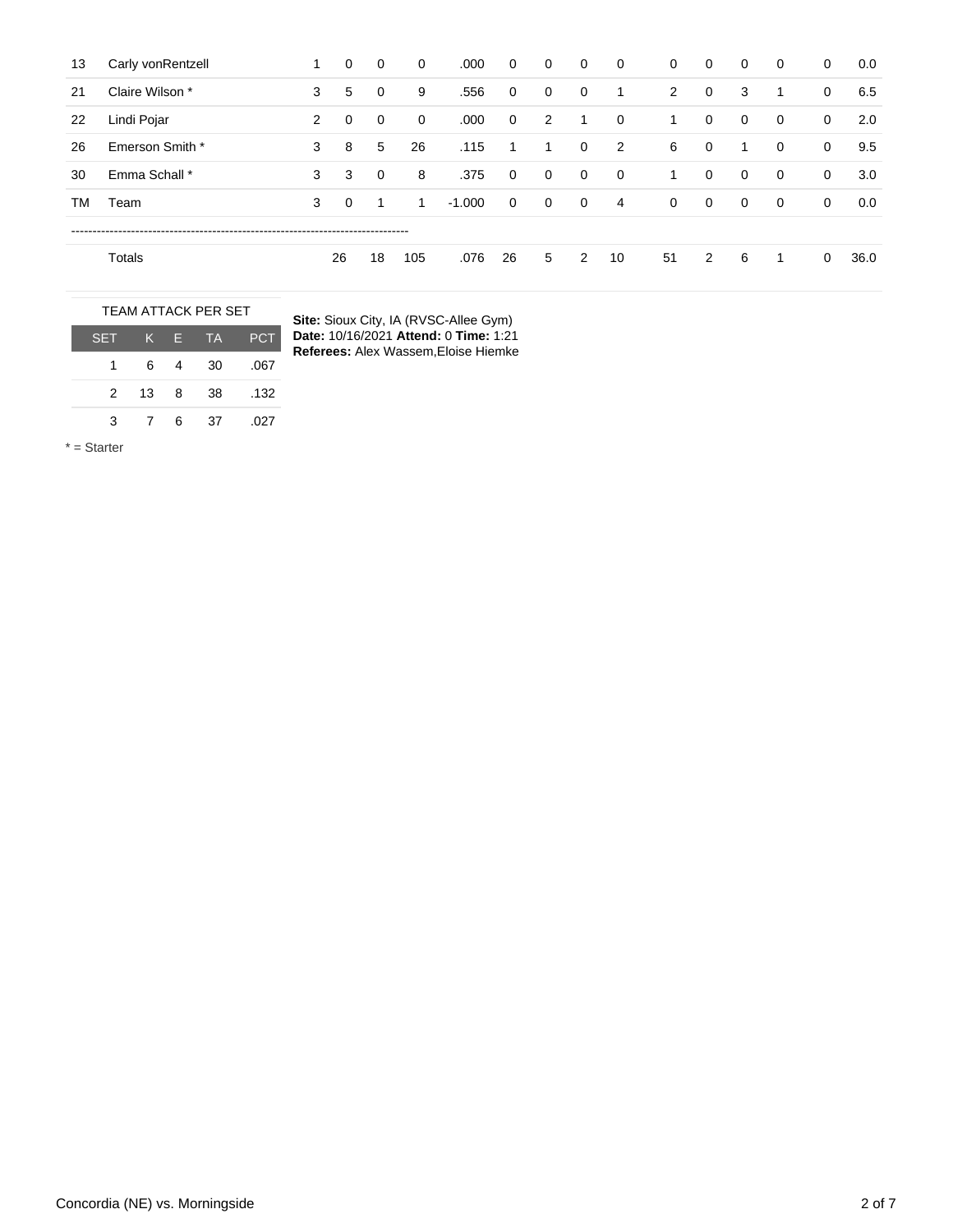## **Play by Play**

| <b>CNC</b> | $-1ST -$                                                                                                   | <b>MOR</b> |
|------------|------------------------------------------------------------------------------------------------------------|------------|
|            | CNC starters: Camryn Opfer; Gabi Nordaker; Rebecca Gebhardt; Kalee Wiltfong; Carly Rodaway; Tara Callahan. |            |
|            | MOR starters: Meredith Hoffman; Claire Wilson; Emerson Smith; Emma Schall; Sabrina Creason; Sydney Marlow. |            |
| $1 - 0$    | [Sabrina Creason] Attack error by Meredith Hoffman (block by Camryn Opfer; Gabi Nordaker). Point CNC       |            |
|            | CNC subs: Kennedy VanScoy.                                                                                 |            |
| 2-0        | [Kennedy VanScoy] Service ace (Team). Point CNC                                                            |            |
| 3-0        | [Kennedy VanScoy] Attack error by Meredith Hoffman. Point CNC                                              |            |
|            | [Kennedy VanScoy] Kill by Emerson Smith (from Sabrina Creason). Point MOR                                  | 3-1        |
|            | [Emerson Smith] Attack error by Tara Callahan. Point MOR                                                   | $3 - 2$    |
| 4-2        | [Emerson Smith] Kill by Camryn Opfer (from Cassidy Knust). Point CNC                                       |            |
|            | CNC subs: Erica Heinzerling.                                                                               |            |
| $5 - 2$    | [Camryn Opfer] Kill by Gabi Nordaker (from Camryn Opfer). Point CNC                                        |            |
| $6-2$      | [Camryn Opfer] Service ace (Team). Point CNC                                                               |            |
|            | [Camryn Opfer] Service error. Point MOR                                                                    | $6-3$      |
|            | MOR subs: Kendall Evans.                                                                                   |            |
| $7 - 3$    | [Kendall Evans] Kill by Erica Heinzerling (from Tara Callahan), block error by Claire Wilson. Point CNC    |            |
|            | CNC subs: Tatum Kuti.                                                                                      |            |
|            | MOR subs: Emma Schall.                                                                                     |            |
| 8-3        | [Tatum Kuti] Attack error by Sydney Marlow. Point CNC                                                      |            |
| $9 - 3$    | [Tatum Kuti] Kill by Erica Heinzerling (from Tara Callahan). Point CNC                                     |            |
|            | Timeout Morningside.                                                                                       |            |
| $10 - 3$   | [Tatum Kuti] Kill by Erica Heinzerling (from Camryn Opfer). Point CNC                                      |            |
|            | [Tatum Kuti] Attack error by Kalee Wiltfong. Point MOR                                                     | $10 - 4$   |
|            | CNC subs: Gabi Nordaker.                                                                                   |            |
|            | MOR subs: Bridget Smith; Gillian DePauw.                                                                   |            |
| $11 - 4$   | [Bridget Smith] Kill by Kalee Wiltfong. Point CNC                                                          |            |
|            | CNC subs: Carly Rodaway.                                                                                   |            |
| $12 - 4$   | [Tara Callahan] Kill by Erica Heinzerling (from Tara Callahan). Point CNC                                  |            |
| $13 - 4$   | [Tara Callahan] Kill by Erica Heinzerling (from Tara Callahan). Point CNC                                  |            |
|            | [Tara Callahan] Kill by Claire Wilson (from Gillian DePauw). Point MOR                                     | $13 - 5$   |
| $14 - 5$   | [Sydney Marlow] Kill by Kalee Wiltfong (from Tara Callahan). Point CNC                                     |            |
|            | CNC subs: Rebecca Gebhardt.                                                                                |            |
|            | [Rebecca Gebhardt] Kill by Gillian DePauw (from Emerson Smith). Point MOR                                  | $14-6$     |
|            | MOR subs: Emma Schall.                                                                                     |            |
| $15 - 6$   | [Payton Shoquist] Kill by Carly Rodaway (from Tara Callahan). Point CNC                                    |            |
| $16 - 6$   | [Cassidy Knust] Attack error by Emerson Smith. Point CNC                                                   |            |
| $17-6$     | [Cassidy Knust] Service ace (Team). Point CNC                                                              |            |
|            |                                                                                                            |            |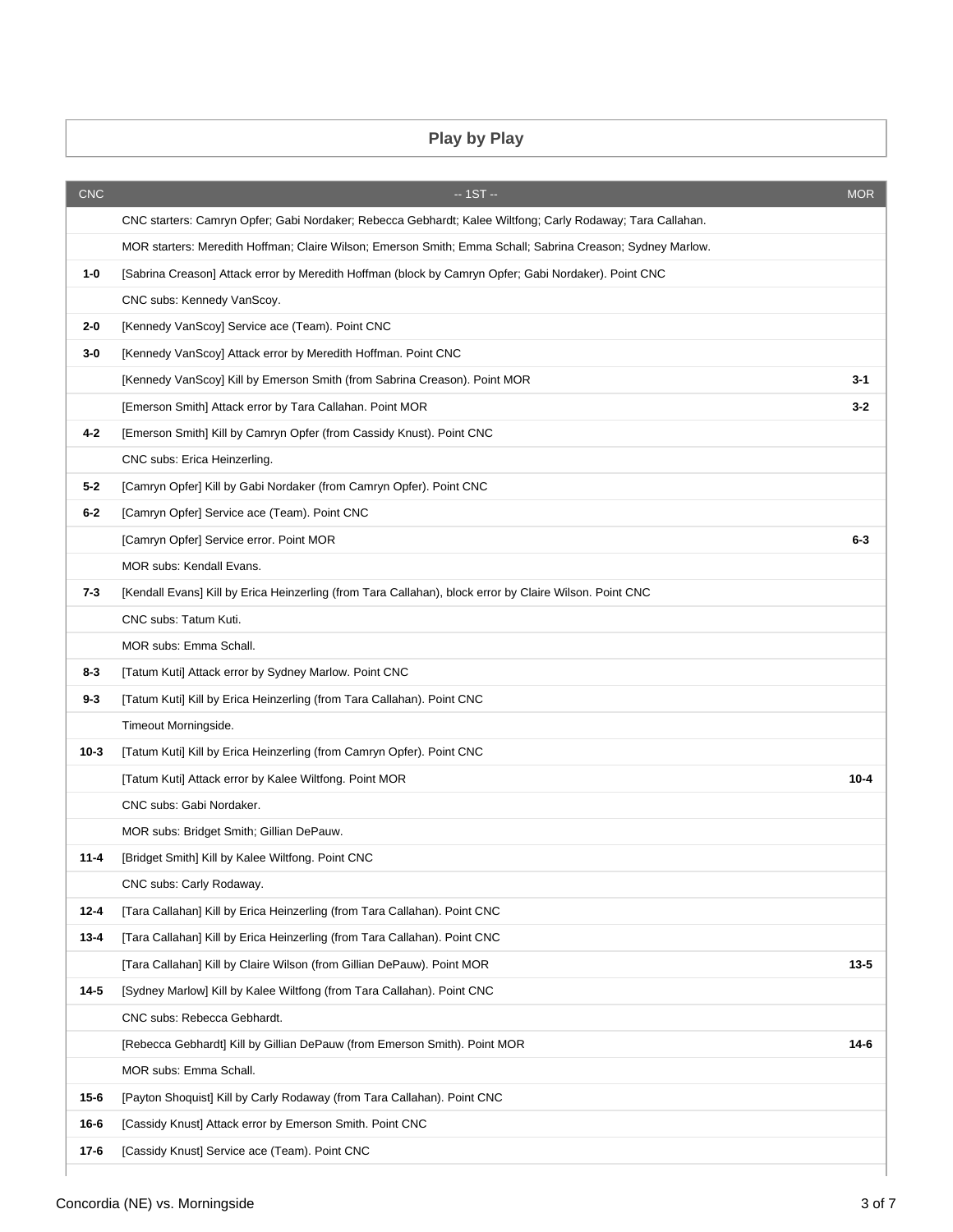|            | [Cassidy Knust] Attack error by Gabi Nordaker. Point MOR                                                | $17 - 7$   |
|------------|---------------------------------------------------------------------------------------------------------|------------|
|            | MOR subs: Meredith Hoffman; Sabrina Creason.                                                            |            |
|            | [Sabrina Creason] Kill by Emerson Smith (from Payton Shoquist), block error by Gabi Nordaker. Point MOR | $17-8$     |
|            | [Sabrina Creason] Attack error by Camryn Opfer. Point MOR                                               | $17-9$     |
| 18-9       | [Sabrina Creason] Kill by Gabi Nordaker (from Tara Callahan). Point CNC                                 |            |
|            | CNC subs: Kennedy VanScoy.                                                                              |            |
|            | [Kennedy VanScoy] Service error. Point MOR                                                              | 18-10      |
| 19-10      | [Emerson Smith] Kill by Camryn Opfer (from Tara Callahan). Point CNC                                    |            |
|            | CNC subs: Erica Heinzerling.                                                                            |            |
|            | [Camryn Opfer] Service error. Point MOR                                                                 | 19-11      |
|            | MOR subs: Kendall Evans.                                                                                |            |
|            | [Kendall Evans] Attack error by Erica Heinzerling. Point MOR                                            | 19-12      |
| 20-12      | [Kendall Evans] Kill by Gabi Nordaker (from Tara Callahan). Point CNC                                   |            |
|            | CNC subs: Tatum Kuti.                                                                                   |            |
|            | MOR subs: Emma Schall.                                                                                  |            |
|            | [Tatum Kuti] Kill by Meredith Hoffman. Point MOR                                                        | $20 - 13$  |
| 21-13      | [Bridget Smith] Kill by Kalee Wiltfong (from Tara Callahan). Point CNC                                  |            |
|            | CNC subs: Carly Rodaway.                                                                                |            |
|            | [Tara Callahan] Kill by Claire Wilson (from Sabrina Creason). Point MOR                                 | $21 - 14$  |
| 22-14      | [Sydney Marlow] Kill by Kalee Wiltfong (from Tara Callahan). Point CNC                                  |            |
|            | CNC subs: Rebecca Gebhardt.                                                                             |            |
| 23-14      | [Rebecca Gebhardt] Kill by Carly Rodaway (from Tara Callahan). Point CNC                                |            |
| 24-14      | [Rebecca Gebhardt] Service ace (Payton Shoquist). Point CNC                                             |            |
| 25-14      | [Rebecca Gebhardt] Kill by Kalee Wiltfong (from Tara Callahan). Point CNC                               |            |
| <b>CNC</b> | $-2ND -$                                                                                                | <b>MOR</b> |
|            | CNC subs: Camryn Opfer; Gabi Nordaker; Rebecca Gebhardt; Kalee Wiltfong; Carly Rodaway; Tara Callahan.  |            |
|            | MOR subs: Meredith Hoffman; Claire Wilson; Emerson Smith; Emma Schall; Sabrina Creason; Sydney Marlow.  |            |
| $1 - 0$    | [Cassidy Knust] Attack error by Sydney Marlow. Point CNC                                                |            |
| $2 - 0$    | [Cassidy Knust] Service ace (Emerson Smith). Point CNC                                                  |            |
| $3-0$      | [Cassidy Knust] Kill by Carly Rodaway (from Tara Callahan). Point CNC                                   |            |
|            | [Cassidy Knust] Kill by Emerson Smith (from Sabrina Creason), block error by Camryn Opfer. Point MOR    | $3 - 1$    |
| 4-1        | [Emerson Smith] Attack error by Meredith Hoffman. Point CNC                                             |            |
|            | [Kennedy VanScoy] Kill by Sydney Marlow (from Sabrina Creason), block error by Camryn Opfer. Point MOR  | $4 - 2$    |
|            | MOR subs: Lindi Pojar.                                                                                  |            |
|            | [Lindi Pojar] Service ace (Rebecca Gebhardt). Point MOR                                                 | $4 - 3$    |
| $5 - 3$    | [Lindi Pojar] Kill by Camryn Opfer (from Tara Callahan). Point CNC                                      |            |
|            | CNC subs: Erica Heinzerling.                                                                            |            |
|            | MOR subs: Emma Schall.                                                                                  |            |
| $6-3$      | [Camryn Opfer] Service ace (Emerson Smith). Point CNC                                                   |            |
| 7-3        | [Camryn Opfer] Kill by Erica Heinzerling. Point CNC                                                     |            |
| $8-3$      | [Camryn Opfer] Service ace (Claire Wilson). Point CNC                                                   |            |
|            | [Camryn Opfer] Attack error by Erica Heinzerling (block by Meredith Hoffman; Claire Wilson). Point MOR  | 8-4        |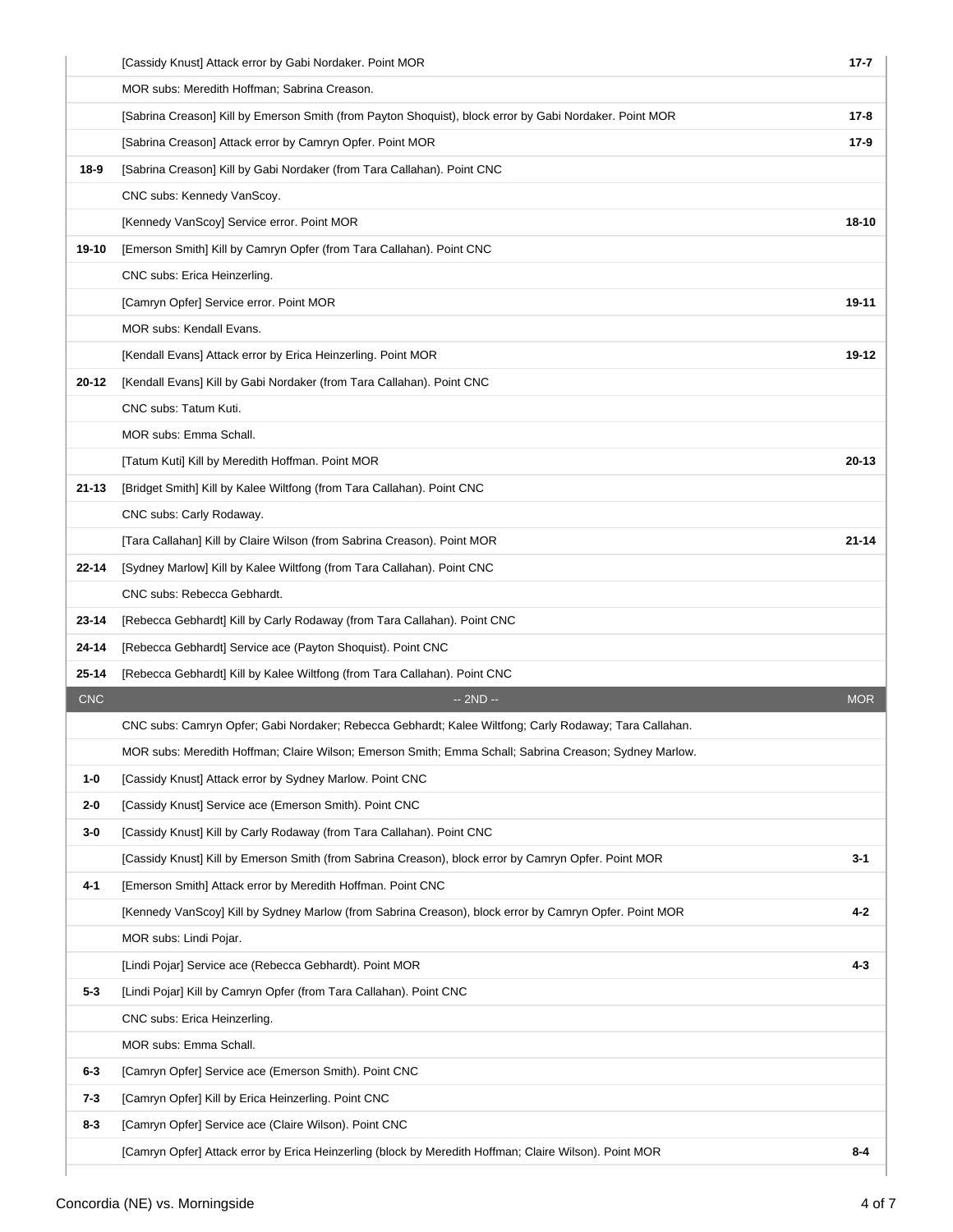|          | MOR subs: Kendall Evans.                                                                            |           |
|----------|-----------------------------------------------------------------------------------------------------|-----------|
|          | [Kendall Evans] Kill by Sydney Marlow (from Sabrina Creason). Point MOR                             | $8-5$     |
| $9 - 5$  | [Kendall Evans] Kill by Tara Callahan. Point CNC                                                    |           |
|          | CNC subs: Tatum Kuti.                                                                               |           |
|          | [Tatum Kuti] Kill by Claire Wilson (from Sabrina Creason). Point MOR                                | $9-6$     |
| $10 - 6$ | [Sydney Marlow] Kill by Erica Heinzerling (from Tara Callahan). Point CNC                           |           |
|          | CNC subs: Carly Rodaway.                                                                            |           |
| $11 - 6$ | [Tara Callahan] Attack error by Emerson Smith (block by 9). Point CNC                               |           |
|          | [Tara Callahan] Kill by Emerson Smith (from Sabrina Creason). Point MOR                             | $11 - 7$  |
| $12 - 7$ | [Payton Shoquist] Kill by Camryn Opfer (from Tara Callahan). Point CNC                              |           |
|          | Timeout Morningside.                                                                                |           |
| $13 - 7$ | [Rebecca Gebhardt] Kill by Camryn Opfer (from Tara Callahan). Point CNC                             |           |
|          | [Rebecca Gebhardt] Attack error by Kalee Wiltfong. Point MOR                                        | $13 - 8$  |
|          | MOR subs: Meredith Hoffman.                                                                         |           |
|          | [Sabrina Creason] Attack error by Camryn Opfer. Point MOR                                           | $13 - 9$  |
|          | [Sabrina Creason] Kill by Meredith Hoffman (from Sabrina Creason). Point MOR                        | $13 - 10$ |
|          | [Sabrina Creason] Kill by Sabrina Creason (from Payton Shoquist). Point MOR                         | $13 - 11$ |
|          | [Sabrina Creason] Kill by Emma Schall. Point MOR                                                    | 13-12     |
|          | Timeout Concordia (NE).                                                                             |           |
| 14-12    | [Sabrina Creason] Attack error by Emerson Smith (block by Kalee Wiltfong; Carly Rodaway). Point CNC |           |
| 15-12    | [Cassidy Knust] Kill by Camryn Opfer (from Tara Callahan). Point CNC                                |           |
|          | [Cassidy Knust] Service error. Point MOR                                                            | $15 - 13$ |
|          | [Emerson Smith] Attack error by Carly Rodaway (block by Sydney Marlow). Point MOR                   | $15 - 14$ |
| 16-14    | [Emerson Smith] Kill by Gabi Nordaker (from Tara Callahan). Point CNC                               |           |
|          | CNC subs: Kennedy VanScoy.                                                                          |           |
| 17-14    | [Kennedy VanScoy] Attack error by Sydney Marlow (block by Camryn Opfer; Gabi Nordaker). Point CNC   |           |
|          | [Kennedy VanScoy] Kill by Emma Schall (from Sabrina Creason). Point MOR                             | $17 - 15$ |
|          | MOR subs: Lindi Pojar.                                                                              |           |
|          | [Lindi Pojar] Service ace (Rebecca Gebhardt). Point MOR                                             | $17 - 16$ |
|          | [Lindi Pojar] Attack error by Camryn Opfer (block by Meredith Hoffman; Claire Wilson). Point MOR    | $17 - 17$ |
| 18-17    | [Lindi Pojar] Service error. Point CNC                                                              |           |
|          | CNC subs: Erica Heinzerling.                                                                        |           |
|          | MOR subs: Emma Schall.                                                                              |           |
|          | [Camryn Opfer] Kill by Meredith Hoffman (from Sabrina Creason). Point MOR                           | 18-18     |
|          | MOR subs: Kendall Evans.                                                                            |           |
| 19-18    | [Kendall Evans] Kill by Gabi Nordaker (from Tara Callahan). Point CNC                               |           |
|          | CNC subs: Tatum Kuti.                                                                               |           |
| 20-18    | [Tatum Kuti] Attack error by Sydney Marlow. Point CNC                                               |           |
|          | Timeout Morningside.                                                                                |           |
| 21-18    | [Tatum Kuti] Kill by Erica Heinzerling (from Tara Callahan). Point CNC                              |           |
|          | [Tatum Kuti] Kill by Claire Wilson (from Sabrina Creason). Point MOR                                | $21 - 19$ |
|          | CNC subs: Gabi Nordaker.                                                                            |           |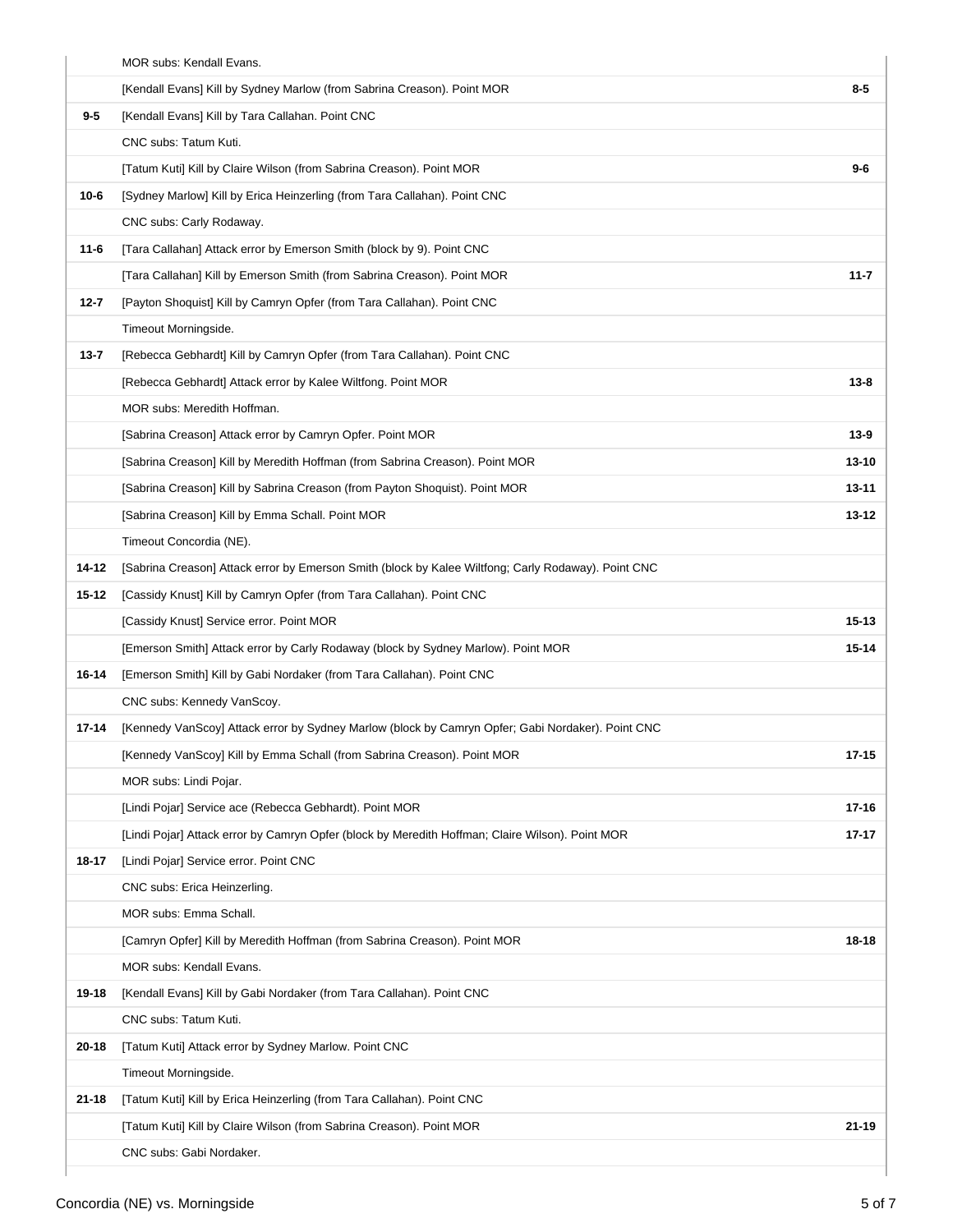|            | [Sydney Marlow] Attack error by Kalee Wiltfong (block by Claire Wilson; Emerson Smith). Point MOR      | 21-20      |
|------------|--------------------------------------------------------------------------------------------------------|------------|
| 22-20      | [Sydney Marlow] Kill by Morgan Nibbe (from Tara Callahan). Point CNC                                   |            |
|            | CNC subs: Carly Rodaway.                                                                               |            |
|            | [Tara Callahan] Kill by Emerson Smith (from Sabrina Creason). Point MOR                                | 22-21      |
| 23-21      | [Payton Shoquist] Attack error by Team (block by Erica Heinzerling). Point CNC                         |            |
|            | [Rebecca Gebhardt] Kill by Emerson Smith (from Sabrina Creason). Point MOR                             | 23-22      |
|            | MOR subs: Meredith Hoffman.                                                                            |            |
| 24-22      | [Sabrina Creason] Kill by Camryn Opfer (from Tara Callahan). Point CNC                                 |            |
| $25 - 22$  | [Cassidy Knust] Attack error by Emerson Smith (block by Camryn Opfer; Gabi Nordaker). Point CNC        |            |
| <b>CNC</b> | $-3RD -$                                                                                               | <b>MOR</b> |
|            | CNC subs: Camryn Opfer; Gabi Nordaker; Rebecca Gebhardt; Kalee Wiltfong; Carly Rodaway; Tara Callahan. |            |
|            | MOR subs: Meredith Hoffman; Claire Wilson; Emerson Smith; Emma Schall; Sydney Marlow; Sabrina Creason. |            |
|            | [Sabrina Creason] Attack error by Camryn Opfer (block by Meredith Hoffman). Point MOR                  | $0 - 1$    |
| $1 - 1$    | [Sabrina Creason] Kill by Carly Rodaway (from Tara Callahan). Point CNC                                |            |
|            | CNC subs: Kennedy VanScoy.                                                                             |            |
|            | [Kennedy VanScoy] Kill by Emerson Smith (from Sabrina Creason). Point MOR                              | $1 - 2$    |
| $2 - 2$    | [Emerson Smith] Kill by Gabi Nordaker (from Tara Callahan). Point CNC                                  |            |
|            | CNC subs: Erica Heinzerling.                                                                           |            |
| $3 - 2$    | [Camryn Opfer] Service ace (Payton Shoquist). Point CNC                                                |            |
| 4-2        | [Camryn Opfer] Kill by Erica Heinzerling (from Tara Callahan). Point CNC                               |            |
| $5 - 2$    | [Camryn Opfer] Attack error by Sydney Marlow. Point CNC                                                |            |
| $6-2$      | [Camryn Opfer] Kill by Gabi Nordaker. Point CNC                                                        |            |
|            | MOR subs: Ryley Rolls.                                                                                 |            |
| 7-2        | [Camryn Opfer] Kill by Camryn Opfer (from Cassidy Knust). Point CNC                                    |            |
|            | Timeout Morningside.                                                                                   |            |
| $8-2$      | [Camryn Opfer] Attack error by Meredith Hoffman (block by Gabi Nordaker). Point CNC                    |            |
|            | [Camryn Opfer] Service error. Point MOR                                                                | $8 - 3$    |
|            | MOR subs: Lindi Pojar.                                                                                 |            |
|            | [Lindi Pojar] Kill by Ryley Rolls (from Sabrina Creason). Point MOR                                    | $8 - 4$    |
| $9 - 4$    | [Lindi Pojar] Kill by Gabi Nordaker (from Tara Callahan). Point CNC                                    |            |
|            | CNC subs: Tatum Kuti.                                                                                  |            |
|            | MOR subs: Emma Schall.                                                                                 |            |
| $10 - 4$   | [Tatum Kuti] Attack error by Ryley Rolls. Point CNC                                                    |            |
|            | MOR subs: Sydney Marlow.                                                                               |            |
| $11 - 4$   | [Tatum Kuti] Attack error by Meredith Hoffman (block by Kalee Wiltfong; Erica Heinzerling). Point CNC  |            |
|            | [Tatum Kuti] Attack error by Erica Heinzerling. Point MOR                                              | $11 - 5$   |
|            | CNC subs: Gabi Nordaker.                                                                               |            |
|            | MOR subs: Kendall Evans.                                                                               |            |
| $12 - 5$   | [Kendall Evans] Attack error by Sydney Marlow. Point CNC                                               |            |
|            | CNC subs: Carly Rodaway.                                                                               |            |
|            | MOR subs: Carly vonRentzell.                                                                           |            |
| $13 - 5$   | [Tara Callahan] Service ace (Team). Point CNC                                                          |            |
|            |                                                                                                        |            |